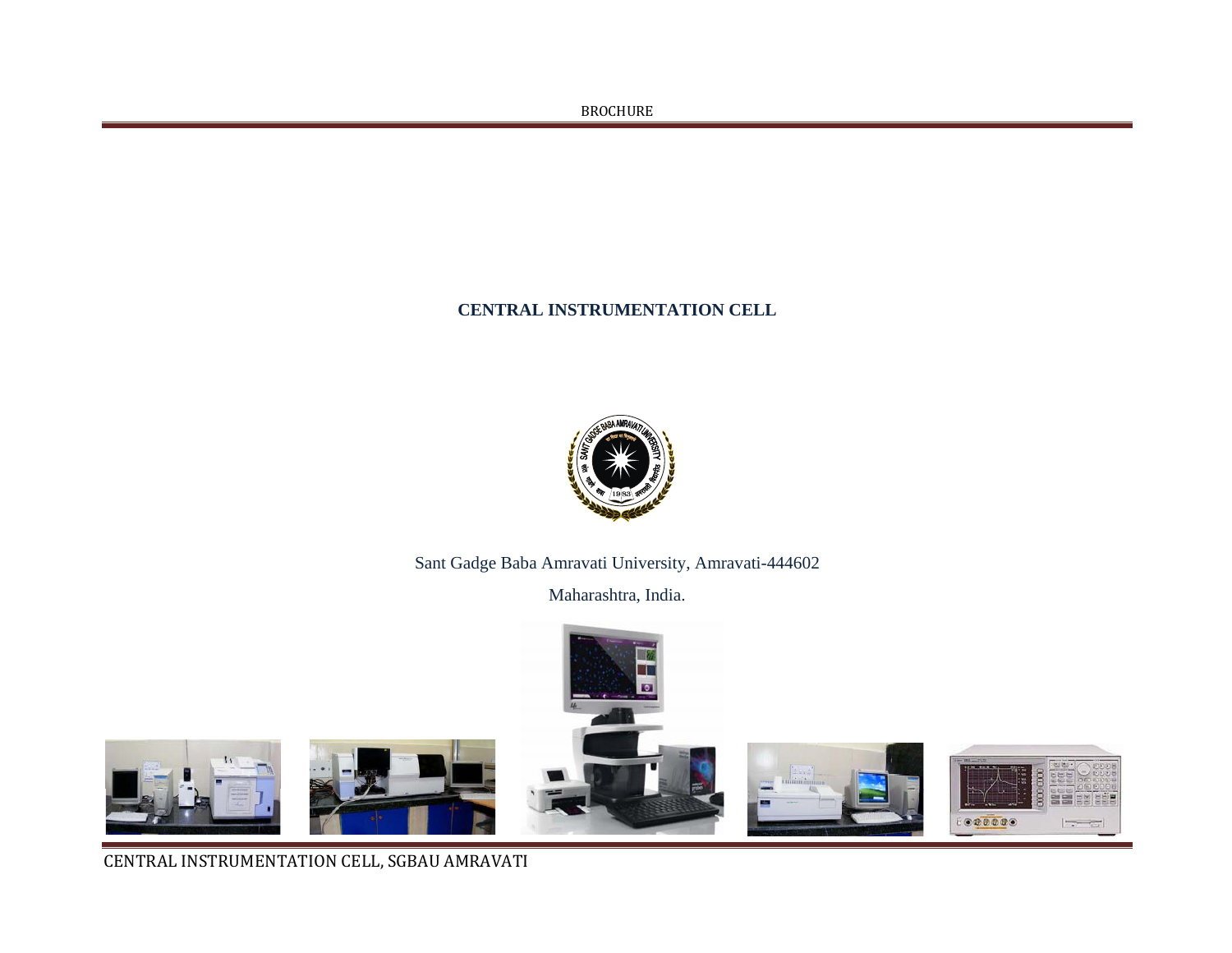*Central Instrumentation Cell (C.I.C.) has been established and started functioning since January 2002 in the University as an Academic Service Unit***.** 

| IN-CHARGE : - | Dr. P.A. Gawande                           | <b>CO-COORDINATOR</b> | Dr. Mrs. Raniana D. Raut                        |
|---------------|--------------------------------------------|-----------------------|-------------------------------------------------|
|               | [Associate Professor Department of Botany] |                       | [Associate Professor Department of Electronics] |

## **ACADEMIC SERVICE UNIT**

## **OBJECTIVES**

 The administration of CIC is controlled and monitored by Academic Services Unit (ASU) of Sant Gadge Baba Amravati University,Amravati, specifically constituted for CIC under the Chairmanship of Hon'ble Vice Chancellor. The ASU meets at least twice in a year to discuss the budgetary requirements, procurement of new equipments, update of old equipments and organization of short-term training courses, workshops, seminars and conferences for the benefit of users.

- To acquire and maintain sophisticated instruments, computers software for undertaking quality research programs under one roof.
- $\sigma_{\rm eff}^{\rm th}$  To render analytical services / research facilities to the researchers, students and industrial personnel.
- $\sigma_{\rm eff}^{\rm th}$ To facilitate testing, calibration and standardization to the aspirant users.
- $\mathcal{L}_{\mathcal{C}}$  Organization of training programs, workshops and expert lectures with a view to foster repair and maintenance of scientific instruments and electronic hardware.
- 壘 To avoid duplication of costly equipments in various departments

| <b>S.N.</b> | <b>Name</b>           | <b>Designation</b>                                     | <b>Position</b> |
|-------------|-----------------------|--------------------------------------------------------|-----------------|
| 1.          | Dr. M. G. Chandekar   | Hon'ble Vice-Chancellor                                | Chairman        |
| 2.          | Dr. F. C. Raghuwanshi | Dean, Faculty of Science and Technology                | Member          |
| 3.          | Dr. S. V. Dudul       | Professor and Head, Department of Electronics          | Member          |
| 4.          | Dr. S. F. R. Khadri   | Professor and Head, Department of Geology              | Member          |
| 5.          | Dr. P. A. Wadegaonkar | Professor and Head, Department of Biotechnology        | Member          |
| 6           | Shri Kiran Paturkar   | Member other than University employee                  | Member          |
| 7           | <b>Vacant</b>         | One nominee of funding agency                          | Member          |
| 8           | Dr. P.A. Gawande      | Director CIC & Associate Professor, Deptt. of (Botany) | Secretary       |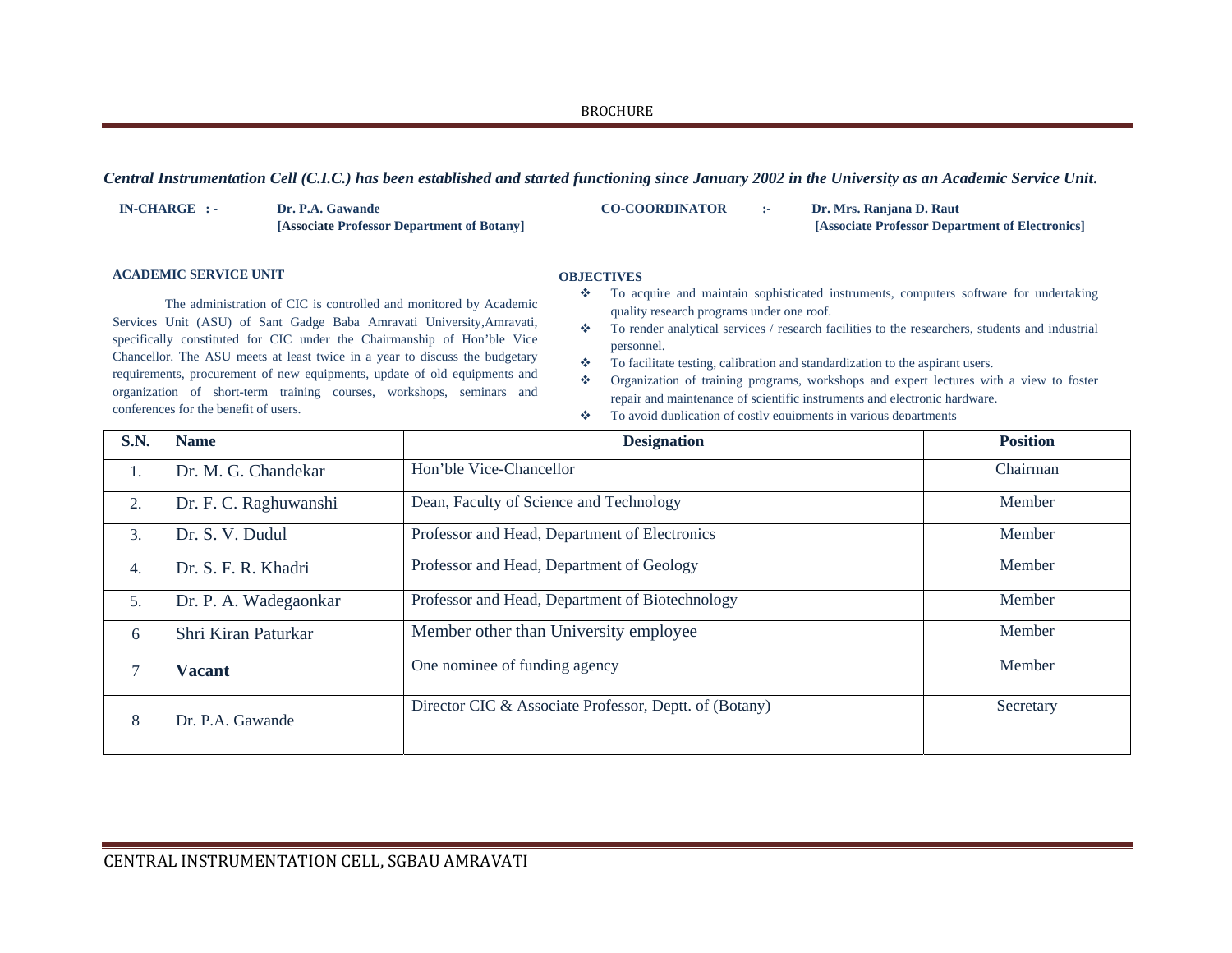# **ANALYTICAL INSTRUMENTATION FACILITIES**

# (1) **GAS CHROMATOGRAPH**

# (MODEL: AUTO SYSTEM XL, M/S PERKIN ELMER, USA).



Gas chromatography is a technique used for separation of volatile substances, or substances that can be made volatile, from one another in a gaseous mixture at high temperatures. This method depends upon the solubility and boiling points of organic liquids in order to separate them from a mixture. It is both a qualitative (identity) and quantitative (how

#### much of each) tool.

**Applications**: Analysis of pesticide, Headspace gas chromatography analysis, the forensic analysis of blood and urine alcohol levels, quality and production control of diesel fuel and beer constituents. Aromatic flavors and trace volatiles in foods and soft-drinks are also readily analyzed, Food analysis, identify nitro-compounds in trace quantities, identification of drugs, Pyrolysis gas chromatography, identification of Metal chelates and inorganic materials, Environmental analysis

### (2) **ATOMIC ABSORPTION SPECTROMETER** MODEL: AA300, M/S PERKIN ELMER, USA)



The Analyst 300 is a computer controlled atomic absorption system providing automatic sequential multi element analysis capabilities. An Atomized elements each absorb energy of a wavelength that is peculiar to that element. The atomic absorption method uses as its light source a hollow cathode lamp which emits light of a wavelength that is peculiar to each

element. Elements within a solution are heated in a flame or electrically (2000K to 3000K) and subsequently determined using the fact that the degree of absorption will vary with its concentration.

**Applications:** Major and trace element analysis in Agriculture, Environment, Food product, Forensic science, Geochemistry, Metallurgy, Petrochemicals, Paints, Oils, Plastics, fibers, Pharmacological and Cosmetics.

## **(3) UV-VISIBLE SPECTROMETER**  (MODEL: LAMBDA 25, M/S PERKIN ELMER, USA)



The Lambda 25 UV-visible spectrometer is provided with double beam optics, which incorporates concave holographic grating along with a proven optical design to minimize stray radiation with accurate results. The system has a noise specification of 0.0003A peak to peak, which means that 0.0003A is the lowest usable absorbance reading. The optical performance of the lambda series ensures that you will get dependable results at high and low absorbance

values with consistently good quality data. The system is PC controlled by UV-winlab software, which makes it easy to perform analysis. its wavelength range is 200-1100 nm. **Applications**: Identify an unknown compound by a comparative analysis. Determine the concentration of a chromaphore compound, Absorbance of the unknown can be measured, Transmission of the unknown can be measured.

# **(4) TRINOCULAR POLARISINGMICROSCOPE**  (MODEL: AXIO LABPOL, M/S CARL-ZEISS, GERMANY)



The Axiolab Trinocular polarizing microscope has superb true quality eyepieces providing brilliant, flawless images created by the best optics Carl-Zeiss can offer. ICS, the infinity colour corrected system with objectives for transmitted and reflected light and an eye friendly 20mm field of view. The optional

objective provides an overview of a specimen area as large as 16 mm. The ICS objectives ranges from low priced Achromat P01 for teaching use to the research grade plan.

**Applications:** Polarization contrast lets you characterize hair, earth and fiber microstructure in forensic examinations of criminological samples. You analyze lacquer and paint chips using bright field, fluorescence and polarization microscopy. If you work as a geologist, you examine rock sections and mineral samples, for example, for oil production. In environmental protection, you identify the microstructure of materials such as asbestos fibers.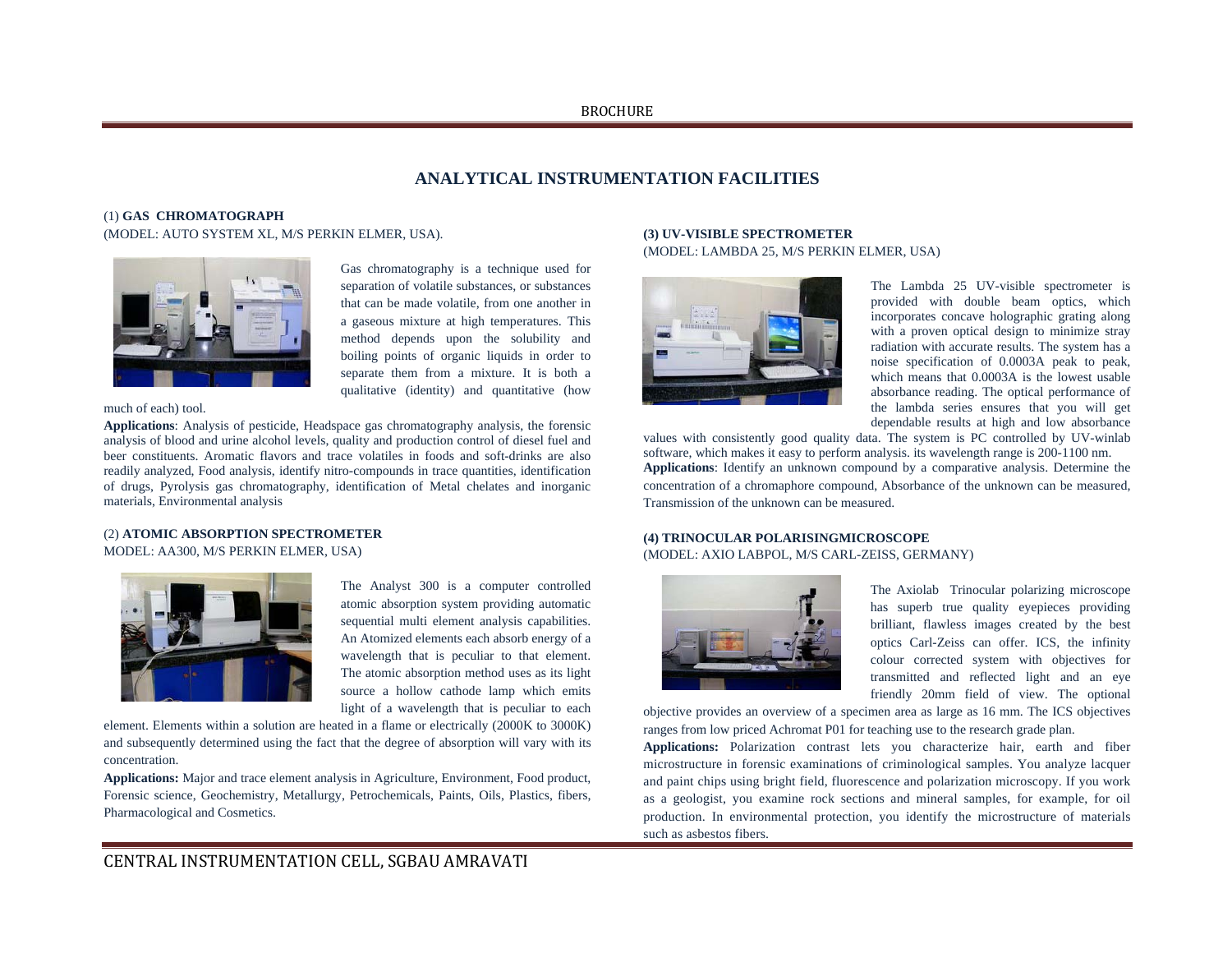# **(5) TRINOCULAR FLUORESCENCE MICROSCOPE**  (MODEL : AXIOSTAR PLUS, M/S CARL-ZEISS, GERMANY)



The Axiostar plus fluorescence module has linear slider with three-filter position, which is ideal for single and double stained fluorescence in immune fluorescence, or with simple FISH applications. HBO light source provide the right spectral light intensity and the integrated light trap guarantees high contrast images.

**Applications**: They are used in the study of both

organic and inorganic matter. It uses the release of light by a stained substance that has taken in either light or other electromagnetic radiation. Fluorescence Microscopes are most commonly used for biological research, environment monitoring, public health and medicine. One of the greatest advantage of Fluorescence Microscopes is that it enables the viewer to obtain faster laboratory results that would not be seen under a routine light microscope.

## **(7) MINI SPIN SPINNER MAGNETOMETER**  (MODEL: MS1, MIS MOLSPIN LTD, UK)



The Mini spin is a low cost, high sensitivity portable slow speed fluxgate magnetometer. It is of rugged construction, battery or mains powered and it may therefore be used either in the field or in the laboratory. Specimens are spun at 6 Hz about a vertical axis inside a triple - shielded, annulus shaped fluxgate, the output from which may be integrated over 6 or 24 seconds. The results are

displayed as two orthogonal components of magnetization on a 5-digit liquid crystal panel. Integration is effected digitally and the magnitude and phases of the signal are extracted by Fourier analysis Specimen size upto 1- inch (2.54 cm) cylindrical specimen integration time either 6 seconds (24 spins) or 24 seconds (120 spins).

**Applications:** Mini spin spinner magnetometer is useful in determining the various parameters like declination, inclination and magnetic intensity which are necessary for determining Natural remnant Magnetization of a natural solid materials (i.e., Rocks).

#### **(6) FTIR SPECTROPHOTOMETER**

(MODEL: 8400S, SIMADZU. Singapore)



FTIR spectroscopy provides structural information of the samples. The low energy infra red radiations are appropriate to execute molecular vibrations. The absorption of energy causes the bonds between atoms to be executed to higher energy levels. This results in absorption bonds of specific frequencies. From these characteristic bands, one can determine a great deal about the structure of a

molecule. Thus, IR spectra provide strong evidence for compound. Solid samples are analyzed in KBr matrix. Liquid samples in decomposable cells and gases in gas cells at required pressure. Sample required is 50mg.

**Applications**: Identification of compounds, their purity composition of mixtures. The system can be utilized for Pharmaceutical research, Forensic investigations, Polymer analysis, Lubricant formulation and fuel additives. Also Foods research, Quality assurance and control , Environmental and water quality analysis methods , Biochemical and biomedical research, Coatings and surfactants

# **(8) LYOPHILIZER**

(MODEL: LYOLAB 3000, M/S HETO HOLTEN, DENMARK).



LYOLAB 3000 is a new generation freezer dryer with unique twin capillary tube system based on a twin cooling performance thus giving fastest drying times. The full condenser surface is used optimally securing extra-ordinarily high throughput. The digital temperature readout provides easy to read and accurate indication of condenser temperature below - 55CC on the Lyolab 3000 front panel. Combined with the multi-colour Alarm wait OK

indicator, it ensures a safe and optimal run thus avoiding possible loss of samples.

**Applications**: The Lyolab 3000 is the first in a new generation featuring state of the art laboratory freeze drying technique perfectly suitable for Pharmaceutical preparations, food materials (eg. Beverages- fruit) dairy products, museum objects, microorganisms (e.g. bacteria, yeast), virus, vaccines and antitoxins, blood fractions, enzymes, vitamins, biological reagents and standards.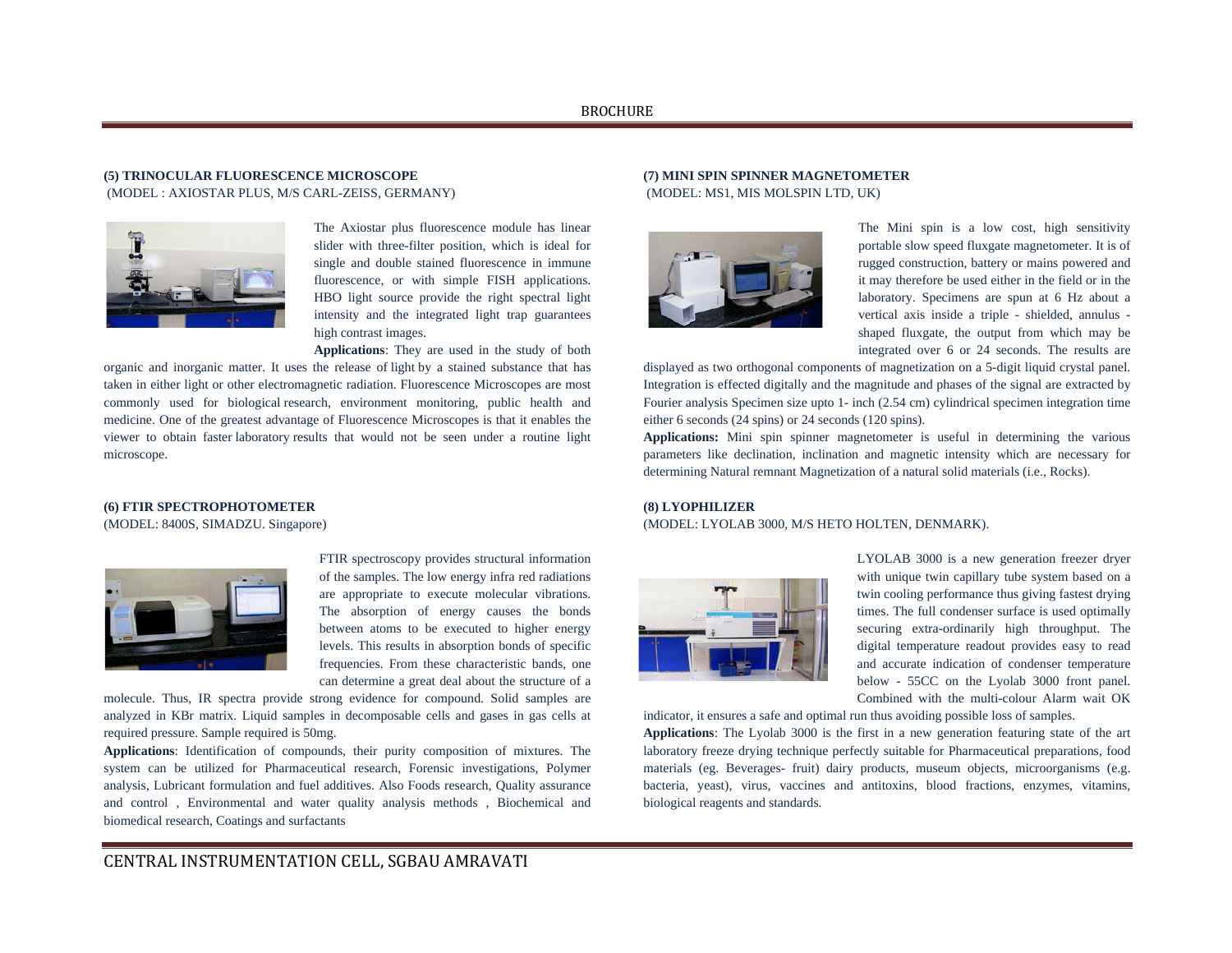# **(9) BINOCULAR STEREO ZOOM MICROSCOPE**  ( Model No.: SZ-30, M/S OLYMPUS, JAPAN)



 This model, developed primarily for mounting onto bonders and probers, offers excellent cost performance. The combination of a long working distance (110mm) and large zoom range of 0.9X to 4X means the user can expect superb optical performance and maneuverability.

**Applications:** The binocular stereo zoom

microscope is a piece of precision equipment from Olympus, Japan utilized for studying the detailed morphological characters of various specimens which is widely used in clinics, laboratories, biology, chemistry, environmental science, geology, medicine and pharmacology, precision-oriented semi-conductor other industries .

#### **(11) FLOID CELL IMAGING STATION**  (LIFE TECHNOLOGIES **U.S.**)



The FLoid® Cell Imaging Station is an affordable, userfriendly imaging solution for the quick detection and verification of fluorescently-labeled samples. The FLoid® Cell Imaging Station captures transmitted light and three-color fluorescent images of your cells and samples right at your bench top. An uncomplicated user interface, streamlined image acquisition process, and real-time, multicolor display allow even imaging novices to produce high-quality images with a few mouse clicks.

**Applications:** Cell Analysis, Cell Culture & Transfection, Cell Engineering & Genome Editing, Cloning, DNA & RNA Purification, Gene Expression Analysis & Genotyping, PCR, Protein Expression & Analysis, Real-Time PCR RNAi Sequencing

## **(10) PRECISION IMPEDANCE ANALYZER**  (MODEL: 4294A M/S AGILENT, USA)



The 4294A covers a broader test-frequency range (40 Hz to 110 MHz) with Basic impedance accuracy:+/-0.08 %. Excellent High Q/Low D accuracy enables analysis of low-loss components. The wide signal-level ranges enable device evaluation under actual operating conditions. The test signal level range is 5m V to 1 Vrms or 200 uA to 20m Arms, and the DC bias range is 0 V to  $+/-$ 

40 V or 0m A to +/-100m A. Advanced calibration and error compensation functions eliminate measurement error factors when performing measurements on in-fixture devices. **Applications:** The 4294A is a powerful tool for design, qualification and quality control, and production testing of electronic components. Circuit designers and developers can also benefit from the performance/functionality offered.

## **(12) CYTOMETER**  (LIFE TECHNOLOGIES **U.S.**)



The Tali® Image-Based Cytometer is a benchtop assay platform that produces highly accurate, statistically significant three-parameter population analysis and cell counting in typically less than 1 minute per sample. Using state-of-the-art optics and image analysis software, the Tali® Image-Based Cytometer performs suspension cell-based assays, including cell counting, cell viability, fluorescent protein expression, and apoptosis assays.

**Applications:** Biosynthesis, Cell Biology, Cell Health, Immunology, Screening, Stem Cells, Immunophenotyping , Cell Sorting , Cell Cycle analysis, Apoptosis, Cell Proliferation Assays, Intracellular Calcium Flux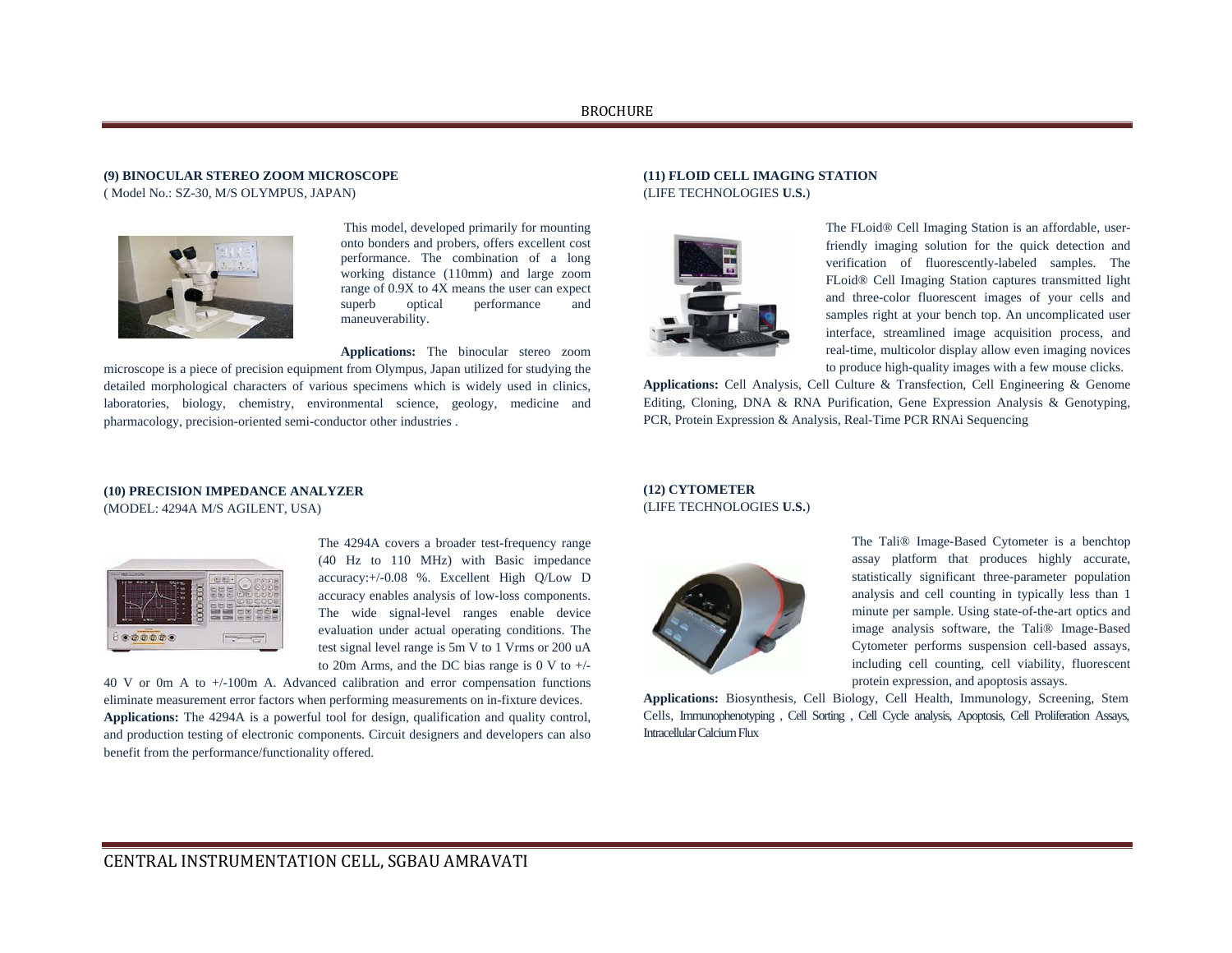### **(13) HIGH PERFORMANCE THIN LAYER CHROMATOGRAPHY**  (MODEL: CAMAG , SWITZERLAND )



.

The separation of the components of mixture is due to their affinities for a stationary phase such as a solid or a liquid and their differential solubility in a moving phase such as a liquid or gas.

**Applications** of HPTLC include phytochemical and biomedical analysis, herbal drug quantification, active ingredient quantification, fingerprinting of formulations, and check for adulterants in the formulations. HPTLC is also useful in detecting chemicals of forensic concern.

**(14) DNA SEQUENCER**  (MODEL: ABI 3500 , JAPAN )



The 3500 or 3500xL analyzer is a fluorescence-based DNA analysis system that uses proven capillary electrophoresis technology with 8- or 24-capillaries. The 3500 or 3500xL analyzer is fully automated, from sample loading to primary data analysis, for sequencing, fragment analysis, and HID (human identification) analysis.

**Applications**: Genetic analyzers are automated systems capable of sequencing DNA or analyzing fragments for a variety of applications. In capillary electrophoresis-based systems, DNA fragments bound to probes migrate through a polymer and the fluorescence emissions are measured. An array of multiple capillaries allows for sample loading in a convenient 96-well microplate format. Other analyzers utilize pyrosequencing technology for rapid sequencing. These instruments are especially suited for applications such asSanger Sequencing, De Novo Sequencing, Resequencing, HLA Typing, Fragment Analysis, Microsatellite Analysis, SNP Analysis, Capillary Electrophoresis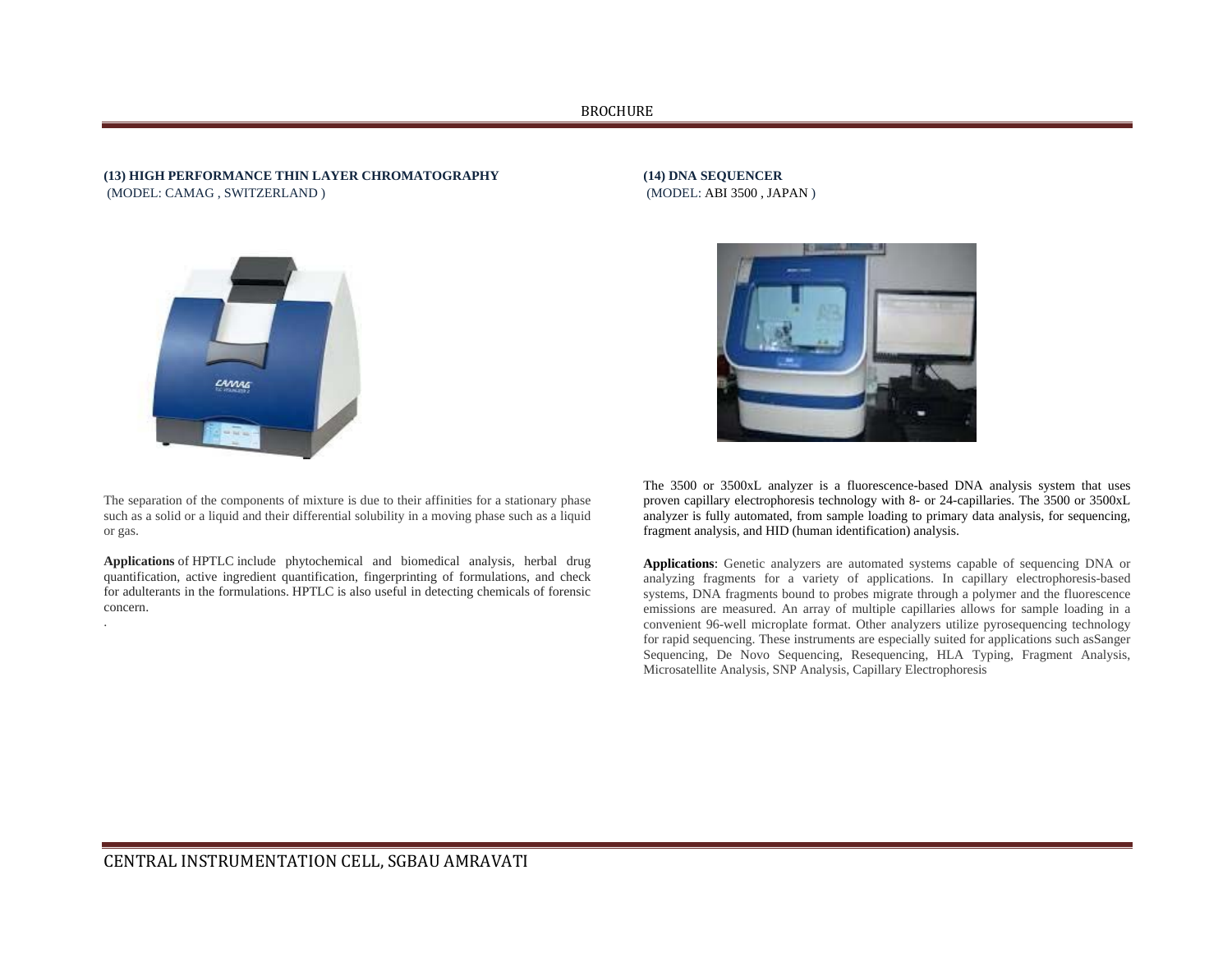| Annexure-A<br>CENTRAL INSTRUMENTATION CELL,<br>AMRAVATI UNIVERSITY, AMRAVATL<br>Requisition for Sample/Slide analysis | Annexure-B<br>CENTRAL INSTRUMENTATION CELL,<br>AMRAVATI UNIVERSIT' AMRAVATI<br>UNDERTAKING (by the user)                                                   |
|-----------------------------------------------------------------------------------------------------------------------|------------------------------------------------------------------------------------------------------------------------------------------------------------|
| Name of User with designation:<br>1)                                                                                  | I hereby give undertaking that, I will take necessary care in handling the<br>sophisticated instrument/s and I shall pay the cost decided by the Competent |
| Name of the Organization:<br>2)                                                                                       | Authority of the University, if a part or parts of the equipment is damaged during                                                                         |
| Type of analysis to be done:<br>3)                                                                                    | handling of Instrument/s. I have paid the prescribed charges before utilizing the                                                                          |
| 3)<br>Purpose:                                                                                                        | equipment in CIC. I shall maintain the discipline while working in CIC for the                                                                             |
| No. of Samples/elements:<br>5)                                                                                        | analysis.                                                                                                                                                  |
| Payment details:<br>6)<br>(By Cash/DD with date)                                                                      |                                                                                                                                                            |
| Any other details:<br>7)                                                                                              |                                                                                                                                                            |
| Address for correspondence:<br>8)                                                                                     |                                                                                                                                                            |
|                                                                                                                       | Signature:<br>Date:                                                                                                                                        |
| Signature of the user with date                                                                                       | Name of User<br>Place:                                                                                                                                     |
|                                                                                                                       | Institution:                                                                                                                                               |
| Signature of the Head of the Organization with seal.                                                                  |                                                                                                                                                            |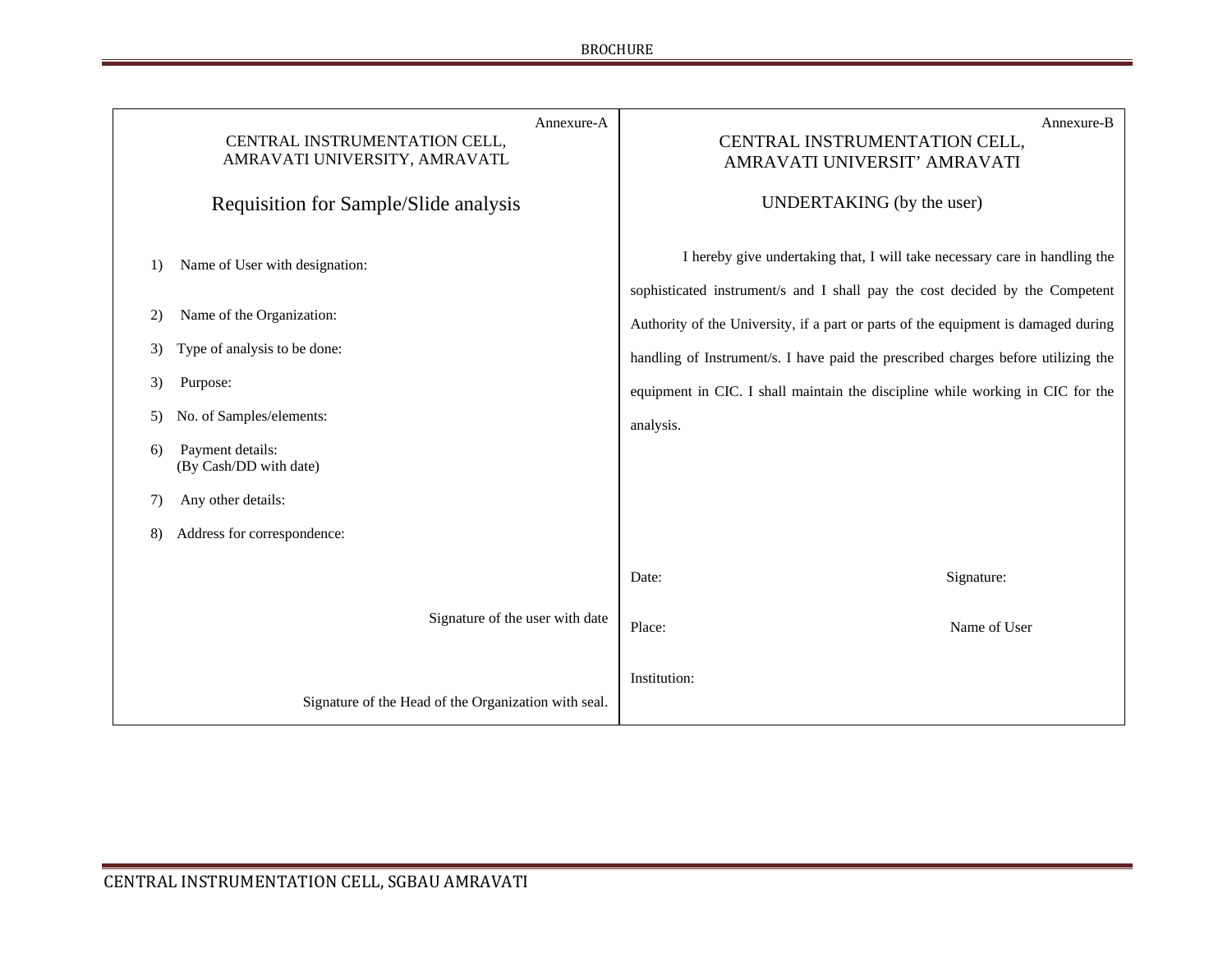# Sample Submission Procedure

- 1. Samples should be submitted separately packed for each technique.
- 2. The standard format (Annexure-A and B) to be filled by the user which is available in the CIC office for the individual techniques.
- 3. If more than one measurement is required for a sample, please send separate packets by registered post.
- 4. Payment should be made by cash or crossed demand draft in advance along with the request letter of analysis in favour of The Registrar, Sant Gadge Baba Amravati University, Amravati' and should be mailed to 'The In-Charge, Central Instrumentation Cell, Sant Gadge Baba Amravati University, Amravati."
- 5. An official receipt will be sent on the receipt of payment.
- 6.The spectral data or analysis report will be sent to the user within one week of the completion of the analysis.
- 7. Users presence is required in case of hazardous samples such as carcinogens, explosives, biologically active material etc.
- 8. For measurements in-person, inform us well in advance and start the trip after getting written appointment.
- 9. If not specifically mentioned, the samples will be discarded after the measurements.
- 10. Be specific with respect to the nature of measurements to be made indicating the solvents, temperature range and other details if any.
- 11. Acknowledge the services rendered by the CIC, Sant Gadge Baba Amravati University, Amravati in all your publications and thesis to expose the facilities to other users.

For more information Please address all your correspondence to

**Director** Central Instrumentation Cell Sant Gadge Baba Amravati University, Amravati - 444 602 (MS) Tel :0721 -2662358 Ext. 230/ (Off.) 0721- 2664729 (R.) Fax: 0721 - 2662135/2660949 Email : cic@sgbau.ac.in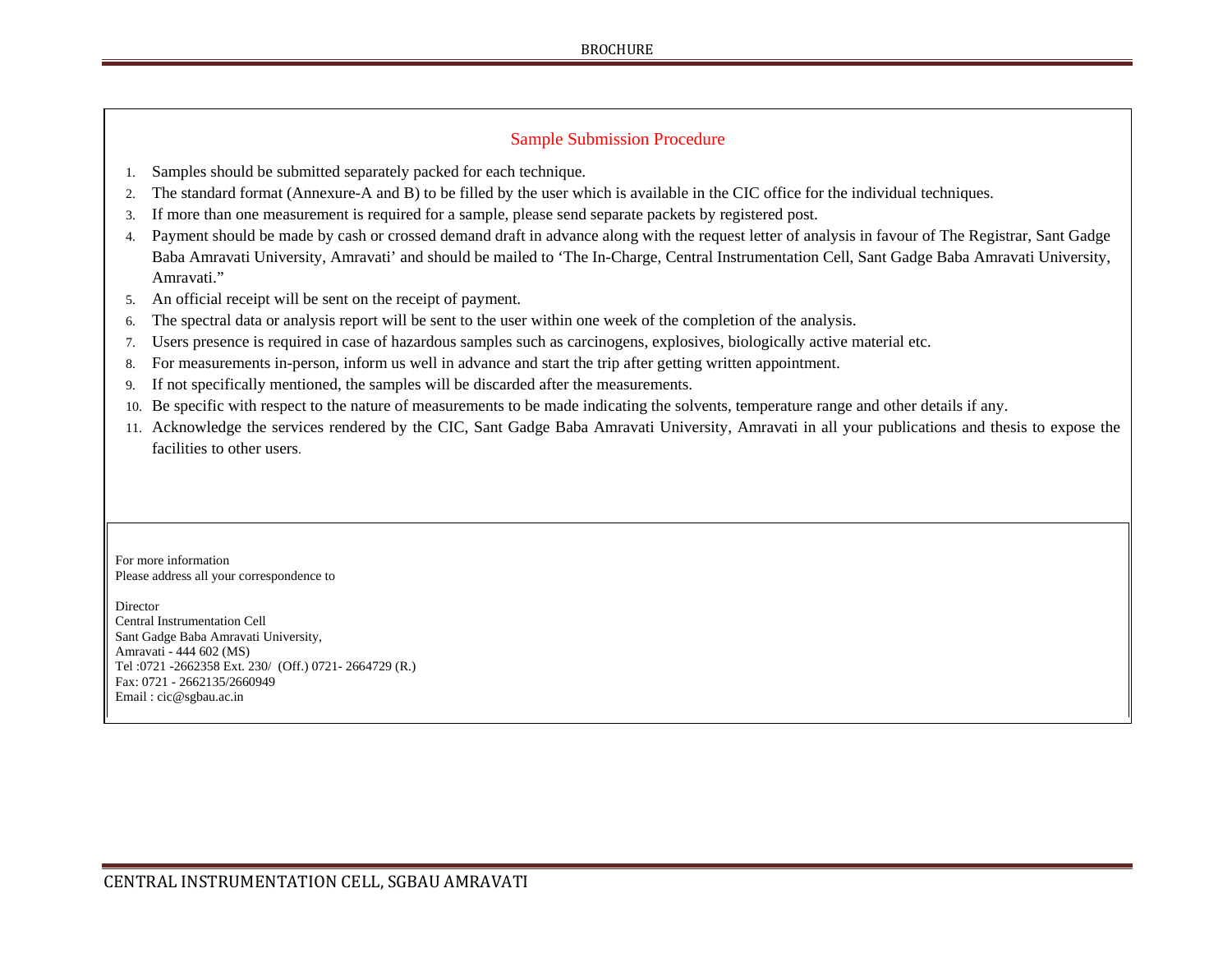| Sr.            | Name of the Equipment with make                                                         |                                                                                                                              | Analytical charges in Rupees                                                           |                    |                   |
|----------------|-----------------------------------------------------------------------------------------|------------------------------------------------------------------------------------------------------------------------------|----------------------------------------------------------------------------------------|--------------------|-------------------|
| No.            | and model                                                                               | Parameters                                                                                                                   | University staff/<br>Research students/<br>University projects/<br>Affiliated colleges | Other Universities | Industry / Public |
| $\mathbf{1}$   | Gas Chromatograph (GC)<br>M/S. Perkin Elmer, USA.<br>Model No.: Auto system XL          | Per sample.<br>Prepared solutions should be brought to CIC for analysis as per the<br>technique to be used.                  | 300                                                                                    | 600                | 900               |
| $\overline{2}$ | Atomic Absorption Spectrometer<br>M/S. Perkin Elmer, USA.<br>Model No.: AA300           | Per element / max.10 samples<br>Prepared solutions should be brought to CIC for analysis as per the<br>technique to be used. | 100                                                                                    | 200                | 300               |
| 3              | <b>UV-VIS</b> Spectrometer<br>M/S. Perkin Elmer, USA.<br>Model No.: Lambda 25           | Per sample.<br>Prepared solutions should be brought to CIC for analysis as per the<br>technique to be used.                  | 100                                                                                    | 200                | 300               |
| $\overline{4}$ | <b>Trinocular Polarizing Microscope</b><br>M/S. Carl-Zeiss, Germany.                    | Per Slide                                                                                                                    | 10                                                                                     | 20                 | 40                |
|                | Model: Axio lab pol                                                                     | Per Hr / role, whichever is earlier                                                                                          | 50                                                                                     | 100                | 150               |
| 5              | Trinocular Fluorescence Microscope<br>M/S. Carl-Zeiss, Germany.                         | Per Slide                                                                                                                    | 10                                                                                     | 20                 | 40                |
|                | Model: Axio star plus                                                                   | Per Hr / role, whichever is earlier                                                                                          | 50                                                                                     | 100                | 150               |
| 6              | FTIR Spectrophotometer<br>M/S. Simadzu Singapore<br>Model: 8400S                        | Per spectrum / sample. Prepared sample should be brought to the<br><b>CIC</b>                                                | 200                                                                                    | 250                | 500               |
| $\overline{7}$ | Mini-spin Spinner Magnetometer<br>M/S. Molspin, UK<br>Model No.: MS1                    | Per hour. Drilled cores with North marking be brought to the CIC                                                             | 100                                                                                    | 200                | 300               |
| 8              | Lyophilizer<br>M/S. Heto Holten, Denmark<br>Model No.: Lyolab 3000                      | Per sample. Prepared broth culture / solution should be brought to<br>the CIC                                                | 100                                                                                    | 200                | 500               |
| $\mathbf{Q}$   | Stereo-zoom Binocular Microscope<br>M/S. Olympus, Japan, Model No.:SZ-<br>30            | Per Slide                                                                                                                    | 10                                                                                     | 20                 | 50                |
| 10             | Precision Impedance Analyzer<br>M/S. Agilent, USA<br>Model No.: 4294A                   | Per sample. Prepared sample should be brought to the CIC                                                                     | 100                                                                                    | 200                | 300               |
| 11             | Floid Cell Imaging Station<br>M/S. Life Technologies, U.S.<br>Serial No. A1513-FLD2-017 | Per sample/ Slide Prepared sample should be brought to the CIC                                                               | 100                                                                                    | 200                | 300               |
| 12             | Cytometer<br>M/S. Life Technologies, U.S.<br>Serial No.130205-001                       | Per sample/ Slide Prepared sample should be brought to the CIC                                                               | 100                                                                                    | 200                | 300               |
| 13             | ABI 3500 Genetic analyser<br>M/S. Life technologies, Japan                              | As per Services Below                                                                                                        |                                                                                        |                    |                   |
| 14             | <b>HPTLC</b><br><b>CAMAG</b> Switzerland                                                | As per Services Below                                                                                                        |                                                                                        |                    |                   |